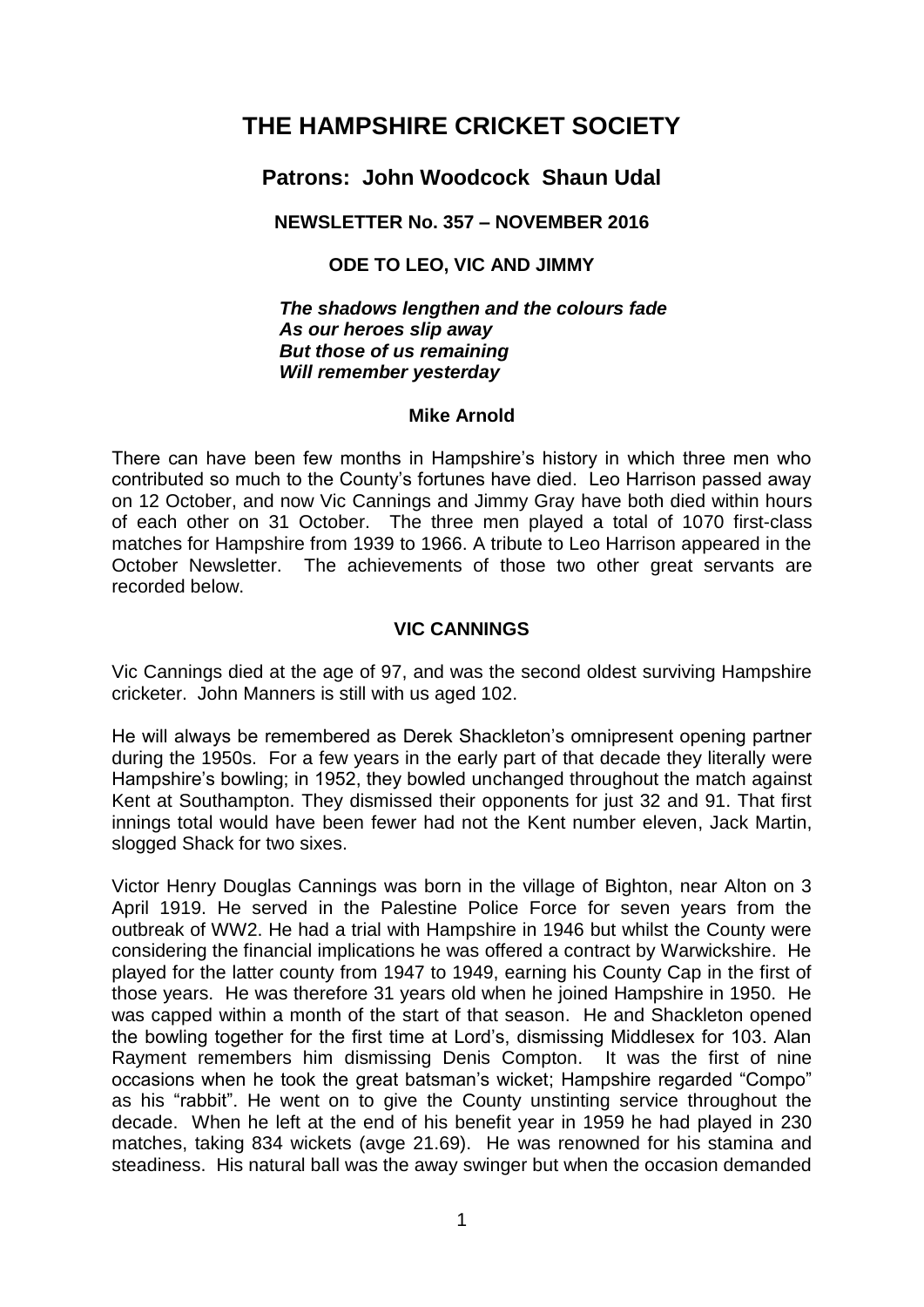he could bowl defensively to legside fields. He took one hundred wickets in a season four times, his highest aggregate being 112 (avge 21.56) in 1952.

He was involved in a number of tight finishes with both bat and ball. He was at the wicket when the ties with Kent at Southampton in 1950 and Eastbourne in 1955 were achieved. In the former year he dismissed Kent's Doug Wright lbw off the last ball to win the match. Against Oxford University one year later, Hampshire won by one run when he took two wickets with the last two balls of the match. His steely temperament must surely have been influenced by some of the events he saw in Palestine during the war.

His highest score was 61 for Warwickshire against Nottinghamshire at Edgbaston in 1947, which was to remain his only half century. His best score for Hampshire was 43 not out against Essex at Southampton in 1952. It was top score in the second innings. Jimmy Gray had made 139 in the first innings. His best bowling figures were seven for 52 versus Oxford University in The Parks in 1950.

Unbeknown to him, Billy Griffiths had recommended him to Eton College and he became their coach in 1960 until his retirement. Notwithstanding his coaching duties, he played minor counties cricket for Buckinghamshire from 1960 until 1962. He lived on the school site for the rest of his life. He was succeeded by John Rice. Both he and John Rice addressed the Society on 27 January 1988. It was a fascinating insight of life at Eton College. He spoke with great affection on John Barclay and the pair enjoyed a wonderful rapport until the end. One of the humorous stories he recounted was how he and Leo Harrison substituted the bails at Dean Park with a pair of sausages.

#### **JIMMY GRAY**

James Roy Gray was born in Southampton on 19 May 1926. He attended King Edward VI School, though was evacuated to Poole during WW2. Whilst there he started playing football and after some local success was taken onto the Arsenal staff along with other cricketers, including Arthur Milton, who became a lifelong friend, the Compton brothers and the Hampshire wicket-keeper Ralph Prouton. He spent four years at Highbury without making a first team appearance and went on to play for Bedford and Salisbury before concentrating on cricket.

He played club cricket for Deanery before making his Hampshire debut, with Derek Shackleton, in two matches at Aldershot in 1948. He struggled for the next two seasons but made a major breakthrough thanks to Neville Rogers' tuition in 1951 when he passed one thousand runs for the first time. He repeated the feat in every season until he left the game on a full-time basis in 1963; he scored 2000 runs three times: in 1959, Hampshire's championship season in 1961, and 1962, when he recorded both his best aggregate (2,224 runs) and his highest score of 213 not out against Derbyshire at Portsmouth. He was on the field for that entire match; he also made an unbeaten 85 in the second innings.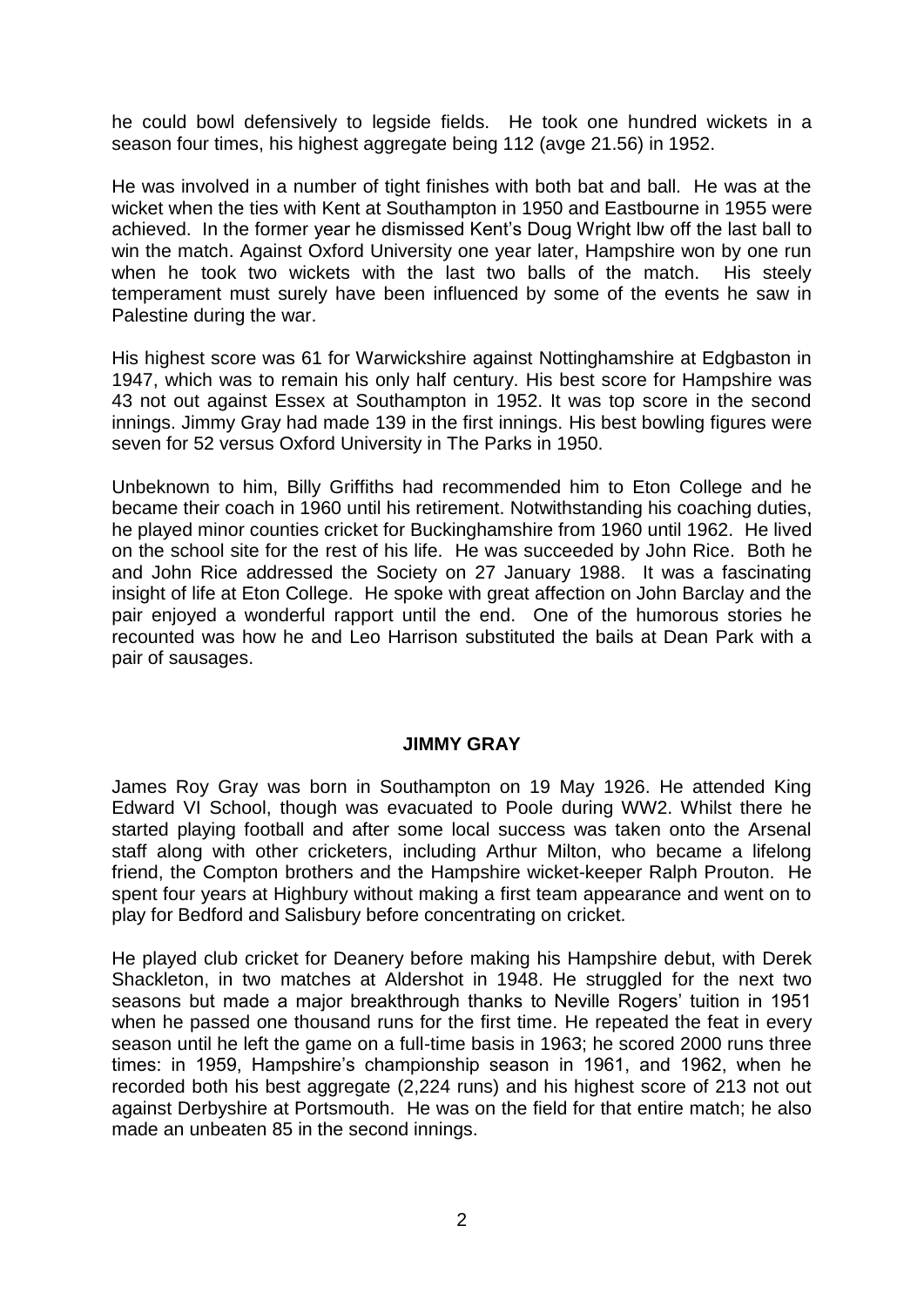He will always be remembered as the perfect foil to the adventurous Roy Marshall, with whom he shared a record 33 century opening partnerships for Hampshire. Jimmy Gray was a thoughtful, intelligent technician. He would gladly give Marshall the strike. In the event with his illustrious partner being dismissed early, he was never afraid to take responsibility. They usually roomed together and would discuss any problems openly with each other. Marshall relied implicitly on his partner's sage judgement. Their overnight discussions on match situations and tactics often accrued to the County's advantage on the following day. They established the then record of 249 against Middlesex at Portsmouth in 1960 in his benefit match. The prequel to that event was that Colin Ingleby-Mackenzie had dropped Marshall for the match after he had refused to bowl in the preceding game at Canterbury. It was only when the skipper was reminded of the occasion that he rescinded the decision. He had to call at Marshall's home early on the morning of the match to tell him that he had been reinstated.

His career total of 22,450 runs (avge 30.83) has been acceded only by Mead, Marshall and Brown for the County and is the best recorded by a Hampshire born player. He also claimed 451 wickets (avge 29.95) with his right arm swing bowling and 349 catches. His best bowling performance was seven for 52 against Glamorgan at Swansea in 1955.

During the 1963/64 close season, he took up a teaching appointment at Stroud School, Romsey and played his final match for Hampshire in 1966. After retiring from teaching he and Peter Sainsbury took over the famous Holt and Haskell shop in Shirley, Southampton and in the 1990s became Chairman of the Cricket Committee working alongside his early mentor Neville Rogers. He was immensely respected by the playing staff as a batting coach.

Jimmy Gray visited the Society twice, in September 1976 and September 1982. On the latter occasion he formed a panel with Charles Knott and Mike Barnard to answer members' questions.

In emails received from members about Jimmy Gray the two most oft-quoted comments were that he was a "gentleman" and a "nice man".

In writing these tributes, the Editor drew upon David Allen's fine and comprehensive obituaries on his cricket blog; he also thanks Alan Rayment and Mike Arnold for their memories on all three men. The information on the section on Leo Harrison's life after cricket, described in the October Newsletter, was gleaned after reading *Class of '59* by Chris Westcott, which contains an interview with Leo.

#### **MEETINGS**

#### **Wednesday 16 November 2016 – Meeting**

The Society extends a warm welcome to **DEAN ALLEN** to this afternoon's meeting. A university lecturer, he is the author of *Empire, War and Cricket in South Africa: Logan of Matjiesfontein, on* which he will be talking. Mr Allen's address earned the plaudits of the Dorset Cricket Society last winter.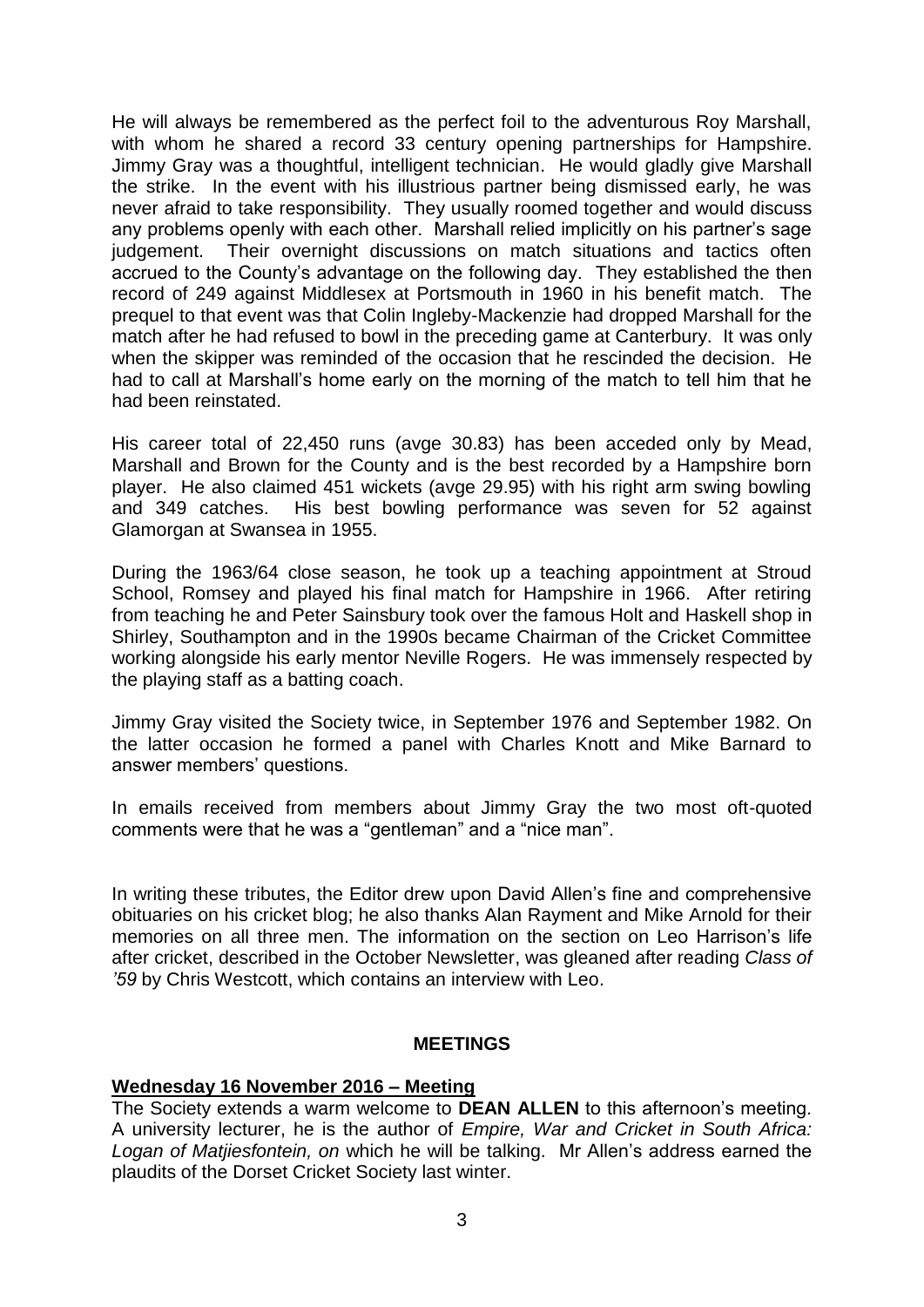## **Wednesday 28 September 2016-Report**

Members enjoyed an interesting evening in the company of Don Topley. He began by recounting his career as Zimbabwe's coach. Aged 27, he was coach when they famously beat England in the World Cup in Australasia in 1992/93. England had won six of their previous seven matches, Zimbabwe had lost all of theirs. Nevertheless, his team went on to win by nine runs.

Son of a naval officer, he enjoyed his early career on the Lord's ground staff. Under the guidance of Don Wilson, he learnt much about life in general, as well as cricket. His education was enhanced by listening to Garfield Sobers, Everton Weekes and Peter Parfitt. Weekes made an indelible impression; our speaker described him as a "stunning individual". He was on the ground staff with Asif Din, Dermot Reeve, Norman Cowans, Neil Williams, Geoff Holmes and Damian D'Oliveira. He regarded his time there as a "finishing school". He thought the talent pool for the Lord's ground staff was now reduced by county academies.

As for the "non-catch" for which he is well known in the Test against the West Indies (see September Newsletter), he said he received no prior warning that he was to take the field that day. Ian Botham and his entourage took him out to a nightclub in the evening. He woke up with no memory of the previous night! He joined Essex where the dressing room was full of internationals. It rankled that he never played in a Lord's final. He stood by everything he has ever said about match-fixing.

He was a schoolmaster for 23 years and regarded it as a fulfilling and privileged career. His prowess as a skilled teacher was evident from the way he held the attention of his audience all evening. Recently, he has started hosting England tours. He was fortunate that for his first three tours in 2015/16, his son, Reece, was in the England squads. He spoke highly of Hampshire's treatment of Reece's rehabilitation programme. He was positive both about Reece's and the County's future. He finished with an autobiographical poem about his life.

In the Q and A session, he was forthright in his support of the proposed new t20 tournament.

## **HAMPSHIRE NEWS**

Hampshire have announced that Craig White has replaced Dale Benkenstein as Head Coach. He was previously assistant coach and bowling coach. Aged 46, the former Yorkshire and England test cricketer has signed a two year contract.

Hampshire have also extended the contracts for Liam Dawson, Tom Alsop and Lewis McManus until 2019. Alsop and McManus of course enjoyed successful seasons when they were promoted to the first team last season. Dawson was voted Player's Player of the Year in 2016 and has signed to play for Rangpur Riders in the Bangladesh Premier League, which will run from 4 November until 9 December.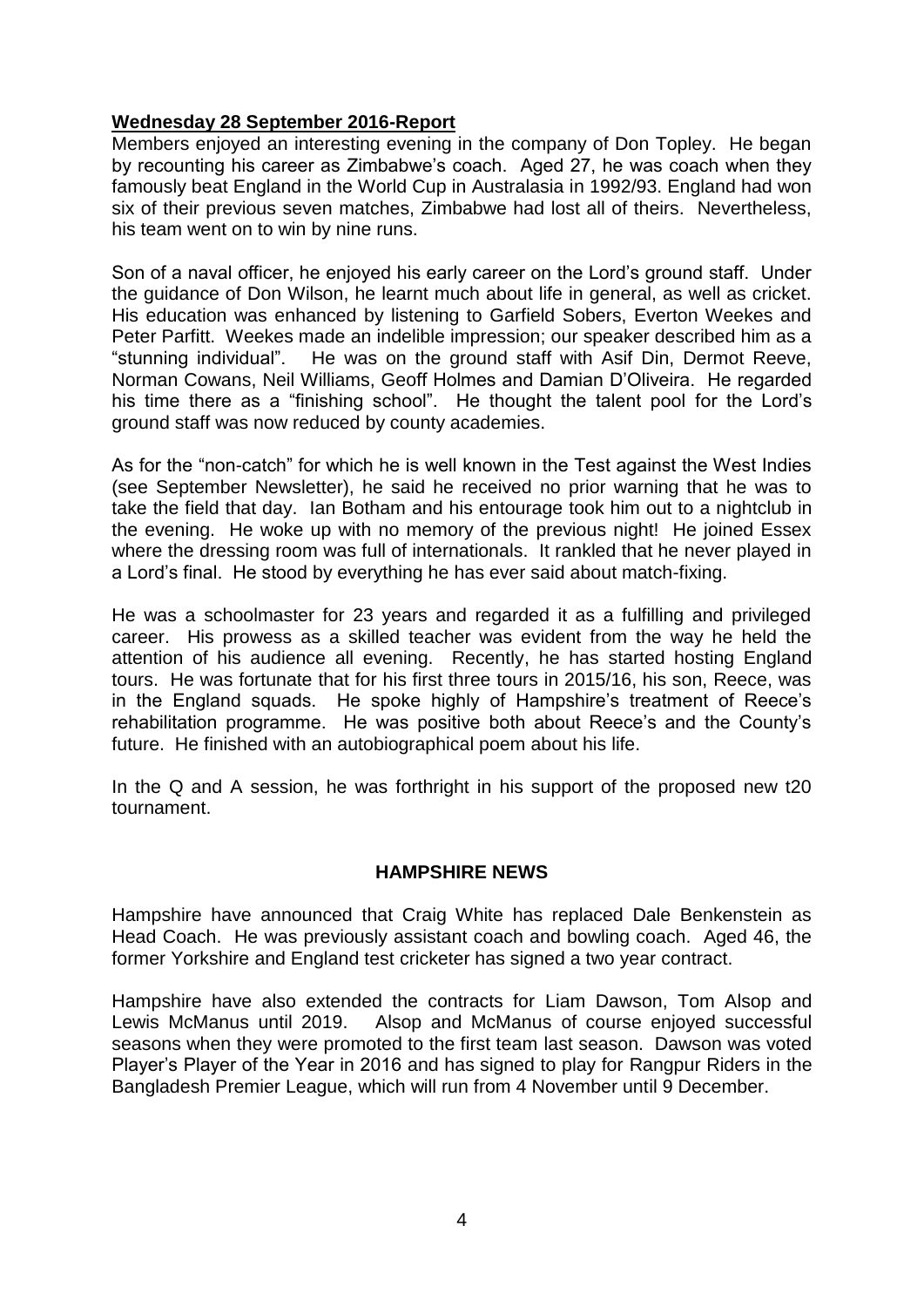## **THE HAMPSHIRE LIBRARY**

## **A Beautiful Game: My Love Affair with Cricket by Mark Nicholas (pub. Allen & Unwin) price £20.**

This is a book to be savoured in so many different ways. It is part autobiography embracing Mark's playing career and his subsequent, successful life in the media. For those who remember Hampshire's very fine team of the 1980s the book will evoke special memories. But there is much more besides. There are three penetrating and informed chapters on batting, bowling, fielding, wicket-keeping and captaincy, all of which include Hampshire references, and another on the spirit of cricket prompted by the death of Philip Hughes. There are behind the scenes accounts of Kerry Packer, World Series Cricket, and Australian cricket in general, and a world view of the game. That great summer of 2005 receives much coverage as it was the first test series covered by Channel 4. His influence on the channel's coverage of the series was enormous. One revealing fact is that his tv career has been crowned by the award of three BAFTAs for programmes in which he has been involved. There are affectionate portraits of those cricketers whom he has particularly admired and spent time with, particularly Chris and Robin Smith (his tale of Robin's subsequent life after cricket is heart rending), Malcolm Marshall and Martin Crowe. Richie Benaud's presence pervades throughout the work. There is also a "blue sky thinking" chapter on the game which traditionalists might find rather disturbing but it is undoubtedly underpinned by his vast knowledge of the current game, and one suspects, behind-the-scenes discussions that have taken place over the years. The cricketers he has met and played with and against read like a who's who. His address book also includes influential people from other walks of life. His sheer love and enthusiasm for the game permeates through every page. The book reflects the fact that Mark is a most gifted writer. It is a page turner and hugely enjoyable. It is thoroughly recommended.

## **TALKING POINTS**

Much still remains unresolved regarding developments which occurred at the end of last season. Hampshire finished  $8<sup>th</sup>$  in the Championship and were originally relegated. The ECB then docked Durham 48 points for financial mismanagement, though some was directly attributable to the ECB themselves. To add insult to injury Durham were docked a further 48 points for 2017. Hampshire were reinstated to Division 1, only for Kent, runners-up in Division 2, to lodge an appeal. At the time of writing, the latter issue is ongoing.

Hampshire and their supporters will, of course, be thankful for the lifeline. There is, though, a considerable undercurrent of feeling that Durham's punishment is draconian. Having won last year's  $2^{nd}$  XI and under-age championships, Durham will surely come again and quite quickly. In the meantime, however, they have lost Mark Stoneman and Steve Borthwick to Surrey. Both have made significant contributions with the bat in recent seasons.

The ECB's new t20 competition has resulted in a storm of protest from members all over the country. The ECB's stance seems to have been a most confused one. The